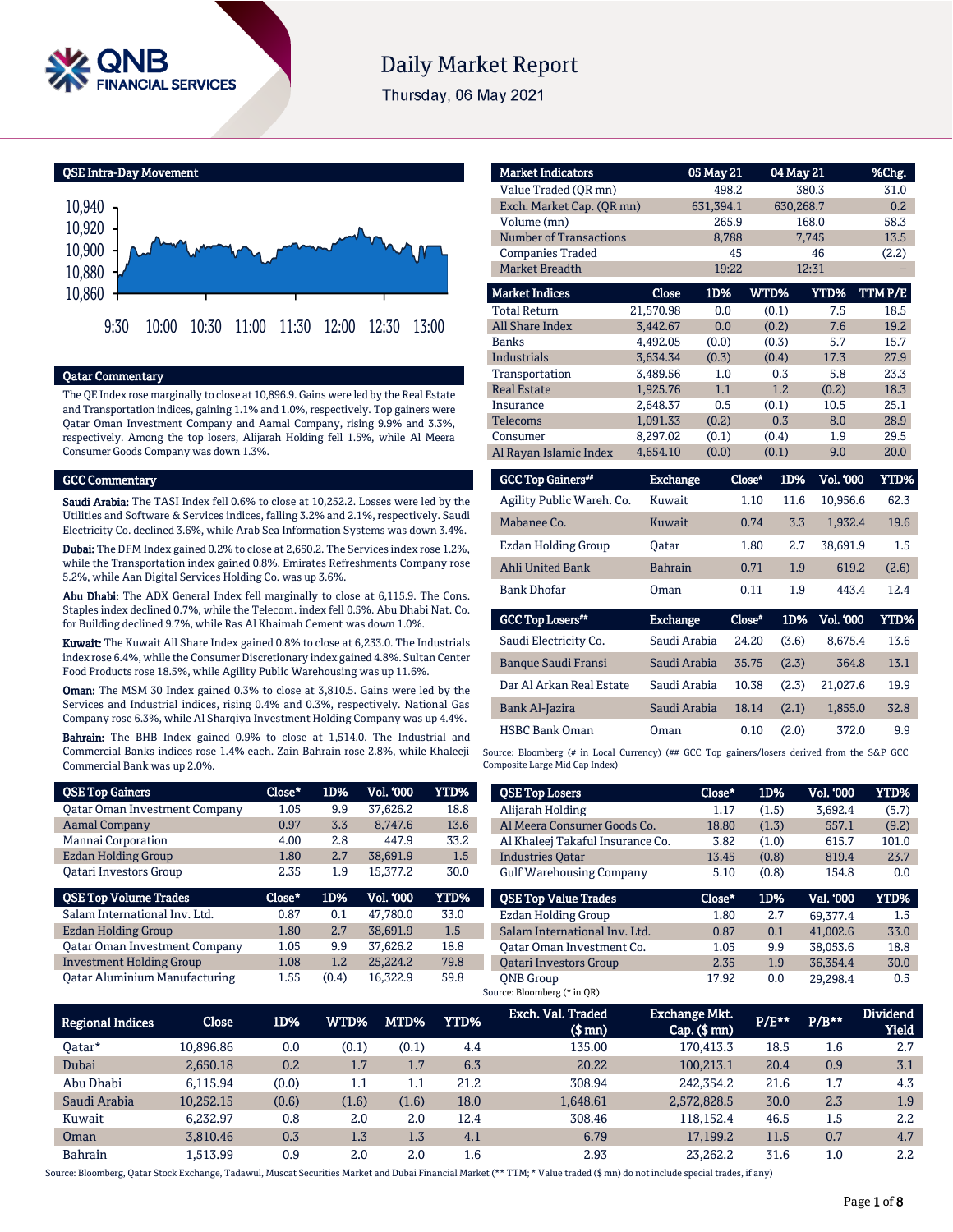### Qatar Market Commentary

- The QE Index rose marginally to close at 10,896.9. The Real Estate and Transportation indices led the gains. The index rose on the back of buying support from GCC and Foreign shareholders despite selling pressure from Qatari and Arab shareholders.
- Qatar Oman Investment Company and Aamal Company were the top gainers, rising 9.9% and 3.3%, respectively. Among the top losers, Alijarah Holding fell 1.5%, while Al Meera Consumer Goods Company was down 1.3%.
- Volume of shares traded on Wednesday rose by 58.3% to 265.9mn from 168.0mn on Tuesday. However, as compared to the 30-day moving average of 292.1mn, volume for the day was 9.0% lower. Salam International Investment Limited and Ezdan Holding Group were the most active stocks, contributing 18.0% and 14.6% to the total volume, respectively.

| <b>Overall Activity</b>        | Buy %* | Sell %* | Net (QR)         |
|--------------------------------|--------|---------|------------------|
| Qatari Individuals             | 50.04% | 50.73%  | (3,438,531.5)    |
| <b>Oatari Institutions</b>     | 13.30% | 23.61%  | (51, 373, 834.7) |
| Oatari                         | 63.34% | 74.34%  | (54,812,366.2)   |
| <b>GCC</b> Individuals         | 0.39%  | 0.42%   | (167,730.6)      |
| <b>GCC</b> Institutions        | 3.04%  | 1.59%   | 7,209,995.5      |
| GCC                            | 3.43%  | 2.01%   | 7,042,264.9      |
| Arab Individuals               | 14.78% | 14.92%  | (711, 911.0)     |
| <b>Arab Institutions</b>       |        |         |                  |
| Arab                           | 14.78% | 14.92%  | (711, 911.0)     |
| <b>Foreigners Individuals</b>  | 4.60%  | 3.61%   | 4,944,286.1      |
| <b>Foreigners Institutions</b> | 13.86% | 5.12%   | 43,537,726.1     |
| <b>Foreigners</b>              | 18.46% | 8.73%   | 48,482,012.2     |

Source: Qatar Stock Exchange (\*as a % of traded value)

# Earnings Releases, Global Economic Data and Earnings Calendar

#### Earnings Releases

| <b>Company</b>                                | <b>Market</b> | <b>Currency</b> | Revenue (mn)<br>102021 | % Change<br>YoY | <b>Operating Profit</b><br>(mn) 102021 | % Change<br>YoY          | <b>Net Profit</b><br>$(mn)$ 1Q2021 | % Change<br>YoY |
|-----------------------------------------------|---------------|-----------------|------------------------|-----------------|----------------------------------------|--------------------------|------------------------------------|-----------------|
| Saudi Airlines Catering Co.                   | Saudi Arabia  | <b>SR</b>       | 256.3                  | $-43.4%$        | (18.6)                                 | N/A                      | (30.0)                             | N/A             |
| Saudi Electricity Co.                         | Saudi Arabia  | <b>SR</b>       | 13,348.0               | 17.1%           | 2.260.0                                | N/A                      | 1,689.0                            | N/A             |
| Saudi Vitrified Clay Pipes Co.                | Saudi Arabia  | <b>SR</b>       | 24.8                   | $-39.0%$        | 0.9                                    | $-84.6%$                 | 0.2                                | $-95.7%$        |
| Saudi Chemical Co.                            | Saudi Arabia  | <b>SR</b>       | 969.5                  | 21.2%           | 60.7                                   | 11.7%                    | 40.8                               | 7.5%            |
| Saudi Re for Cooperative<br>Reinsurance Co.   | Saudi Arabia  | <b>SR</b>       | 834.3                  | 58.1%           |                                        | $\overline{\phantom{0}}$ | 8.2                                | 14.9%           |
| Al Jouf Agricultural<br>Development Co.       | Saudi Arabia  | <b>SR</b>       | 61.4                   | 33.0%           |                                        |                          | 3.8                                | $-41.4%$        |
| Aseer Trading, Tourism &<br>Manufacturing Co. | Saudi Arabia  | <b>SR</b>       | 426.2                  | 4.9%            |                                        | $\overline{\phantom{0}}$ | (1.4)                              | N/A             |
| Arrivadh Development Co.                      | Saudi Arabia  | <b>SR</b>       | 63.1                   | 10.7%           | $\qquad \qquad$                        | $\overline{\phantom{0}}$ | 111.0                              | 216.2%          |
| Alahli Takaful Co.                            | Saudi Arabia  | <b>SR</b>       | 83.3                   | 42.5%           |                                        |                          | 3.3                                | N/A             |

Source: Company data, DFM, ADX, MSM, TASI, BHB.

# Global Economic Data

| <b>Date</b> | <b>Market</b> | Source                          | <b>Indicator</b>                   | Period   | <b>Actual</b> | <b>Consensus</b>         | <b>Previous</b> |
|-------------|---------------|---------------------------------|------------------------------------|----------|---------------|--------------------------|-----------------|
| 05/05       | <b>US</b>     | Mortgage Bankers Association    | <b>MBA Mortgage Applications</b>   | $30-Apr$ | $-0.9%$       | -                        | $-2.5%$         |
| 05/05       | <b>US</b>     | Markit                          | <b>Markit US Services PMI</b>      | Apr      | 64.7          | 63.1                     | 63.1            |
| 05/05       | <b>US</b>     | Markit                          | Markit US Composite PMI            | Apr      | 63.5          | $\overline{\phantom{0}}$ | 62.2            |
| 05/05       | <b>US</b>     | Institute for Supply Management | <b>ISM Services Index</b>          | Apr      | 62.7          | 64.1                     | 63.7            |
| 05/05       | EU            | Markit                          | Markit Eurozone Services PMI       | Apr      | 50.5          | 50.3                     | 50.3            |
| 05/05       | <b>EU</b>     | Markit                          | Markit Eurozone Composite PMI      | Apr      | 53.8          | 53.7                     | 53.7            |
| 05/05       | EU            | Eurostat                        | PPI MoM                            | Mar      | 1.1%          | 1.2%                     | 0.5%            |
| 05/05       | EU            | Eurostat                        | PPI YoY                            | Mar      | 4.3%          | 4.3%                     | 1.5%            |
| 05/05       | Germany       | Markit                          | Markit Germany Services PMI        | Apr      | 49.9          | 50.1                     | 50.1            |
| 05/05       | Germany       | Markit                          | Markit/BME Germany Composite PMI   | Apr      | 55.8          | 56.0                     | 56.0            |
| 05/05       | France        | Markit                          | <b>Markit France Services PMI</b>  | Apr      | 50.3          | 50.4                     | 50.4            |
| 05/05       | France        | Markit                          | <b>Markit France Composite PMI</b> | Apr      | 51.6          | 51.7                     | 51.7            |
| 05/05       | India         | Markit                          | Markit India PMI Services          | Apr      | 54.0          | -                        | 54.6            |
| 05/05       | India         | Markit                          | Markit India PMI Composite         | Apr      | 55.4          |                          | 56              |

Source: Bloomberg (s.a. = seasonally adjusted; n.s.a. = non-seasonally adjusted; w.d.a. = working day adjusted)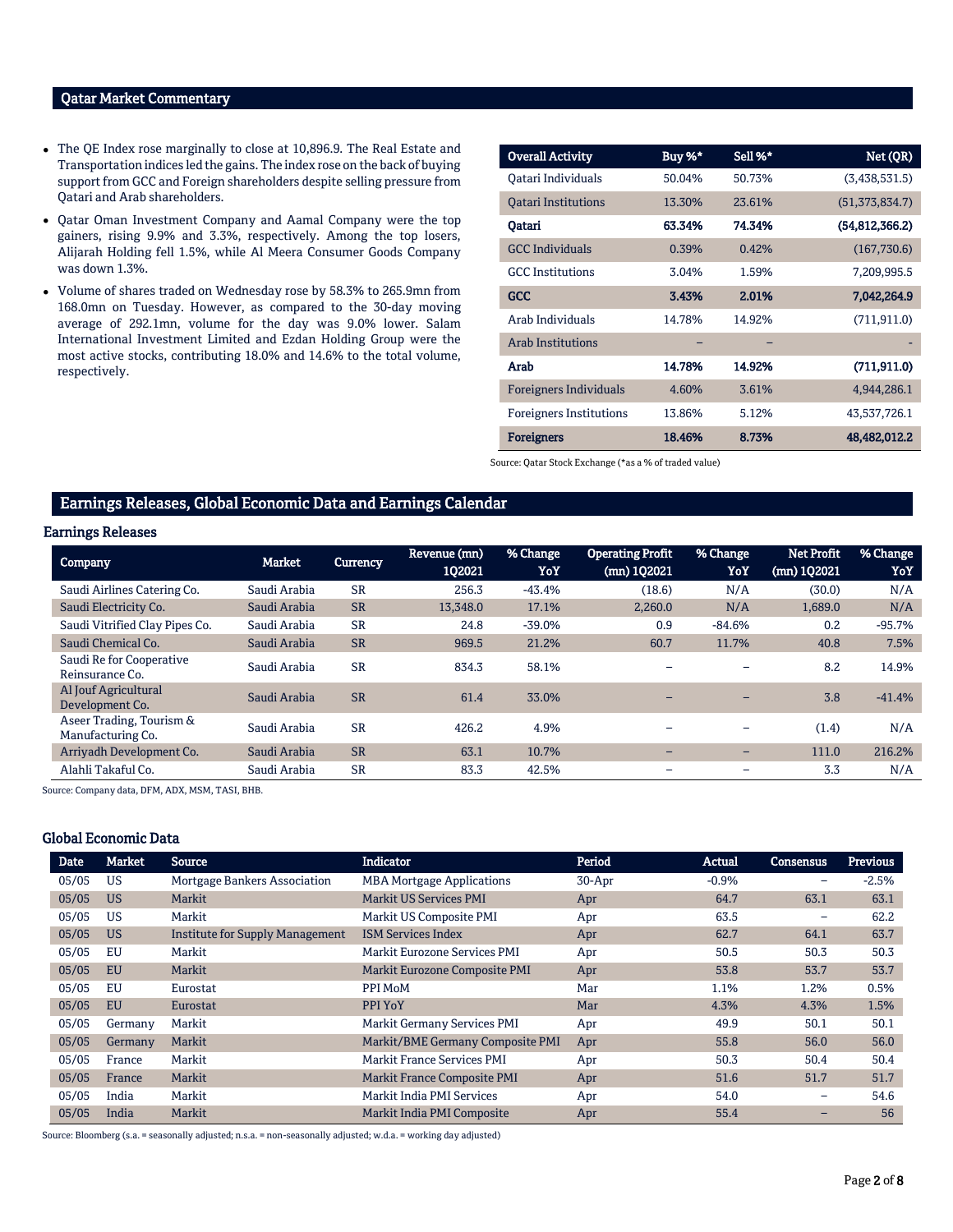# Earnings Calendar

| <b>Tickers</b> | <b>Company Name</b>                           | Date of reporting 1Q2021 results | No. of days remaining    | <b>Status</b> |
|----------------|-----------------------------------------------|----------------------------------|--------------------------|---------------|
| QGRI           | Oatar General Insurance & Reinsurance Company | $\overline{\phantom{0}}$         | $\overline{\phantom{0}}$ | Due           |
| Source: OSE    |                                               |                                  |                          |               |

# News

#### Qatar

 QNB receives Mastercard Award for Most Promising Commercial Cards Program in MEA Region – QNB Group, the largest financial institution in the Middle East and Africa, recently received the award for "The Most Promising Commercial Cards Program in MEA" from Mastercard, in recognition of the Bank's highly competitive set of Commercial Payment propositions. QNB's cutting-edge payment solutions come with a range of benefits and privileges, specially curated to meet the ever-changing demands of the commercial customers. The commercial cards program has been designed to allow corporates and SMEs to better manage their expenses, payables, and overall cashflow. The cards are adaptable and can be used in combination with corporate reporting and expense management solutions. They have also driven greater visibility and efficiency into corporate purchasing decisions and general expenditures. Furthermore, QNB's commercial card solutions are enabled to have merchant level transaction control, giving companies greater peace of mind with their day-to-day activities. Other benefits include the Corporate Liability Waiver, which protects commercial customers against any potential misuse of cards. However, the most notable feature of the solution is the rich and detailed information, which corporate clients can access and gain through QNB's Mastercard Smart Data platform. These worldclass payment solutions come with great flexibility and easy usage. Mastercard awarded QNB the plaques in a private online ceremony attended by QNB's Executive General Manager and Group Chief Business Officer, Mr. Yousef Mahmoud Al-Neama, Group Retail General Manager, Ms. Heba Al-Tamimi and Acting General Manager Group Corporate and Institutional Banking, Mr. Ali Abdullah Darwish. Commenting on this achievement, Mr. Yousef Mahmoud Al-Neama, QNB's Executive General Manager and Group Chief Business Officer, said "QNB's Commercial Cards and Payment solution is the best in class commercial payment instrument which we are confident will bring about great benefits to our customers. We are committed to bring about the safest, most convenient and rewarding solution to the business community, reiterating our focus and intention to growing the corporate payments market which supports Qatar's cashless society vision." Nadia Ghissassi, Country Manager Qatar, Oman, Kuwait & Iraq, Mastercard said: "QNB's wide range of commercial cards comes complete with world-class capabilities, powered by Mastercard's technology and QNB's exclusive benefits. We are focused on helping both corporates and SMEs by giving them innovative products and payment solutions that enable them to scale and grow and make the most of the digital economy. Our long-standing partnership with QNB is a testament to our commitment of catering to discerning Qatari

businesses and driving digital transformation in the country." (QNB Press Release)

- Cabinet: COVID-19 measures to continue The Cabinet yesterday stressed that the precautionary measures adopted to combat the COVID-19 pandemic shall continue. HE the Prime Minister and Minister of Interior Sheikh Khalid bin Khalifa bin Abdulaziz Al-Thani chaired the Cabinet's regular meeting held via videoconference. Following the meeting, HE the Minister of Justice and Acting Minister of State for Cabinet Affairs Dr Issa Saad Al-Jafali Al-Nuaimi explained that at the outset the Cabinet listened to the explanation provided by HE the Minister of Public Health on the latest developments regarding the steps taken to curb the spread of COVID-19. The Cabinet approved a draft law on the protection of trademarks, copyright and neighboring rights of the International Football Association (FIFA), and decided to refer it to the Shura Council. Among the provisions contained in the draft law are provisions that stipulate the registration of FIFA trademarks, the deposit of works, audio recordings, performances of performers and FIFA radio programs with the office, at the request of FIFA or its representative for this purpose. The power of attorney must be notarized. (Gulf-Times.com)
- Qatar to participate in SPIEF 2021 as guest country Qatar will participate as a guest country in the St. Petersburg International Economic Forum (SPIEF) slated for June 2-5. According to the Qatari Media Relations Office at the SPIEF, the Qatari delegation is expected to be amongst the largest business delegations yet to be formed for an external forum of this type, reiterating Qatar's commitment to expanding the bilateral economic ties with the Russian Federation and expanding them to new horizons. The delegation includes more than 50 Qatari organizations with businessmen, high-ranking officials and political figures, heads of authorities and civil society organizations. Within the framework of the SPIEF business program, discussions will be held on the industrial, economic, investment, technological, educational, cultural and sports potential of the State of Qatar. The SPIEF exhibition program will be enhanced by the Qatar Pavilion, representing multiple Qatari entities and hosting bilateral meetings, debates, and round tables on Qatar's bilateral engagement with Russia and other countries. An extensive program of Qatari cultural events has also been prepared. It will be held within the framework of the Forum at various venues around St. Petersburg. Residents and guests of St. Petersburg may also attend the events of this cultural program. (Qatar Tribune)
- Real estate trade value exceeds QR1.9bn in April The volume of real estate transaction in sales contracts registered with the Real Estate Registration Department at the Ministry of Justice in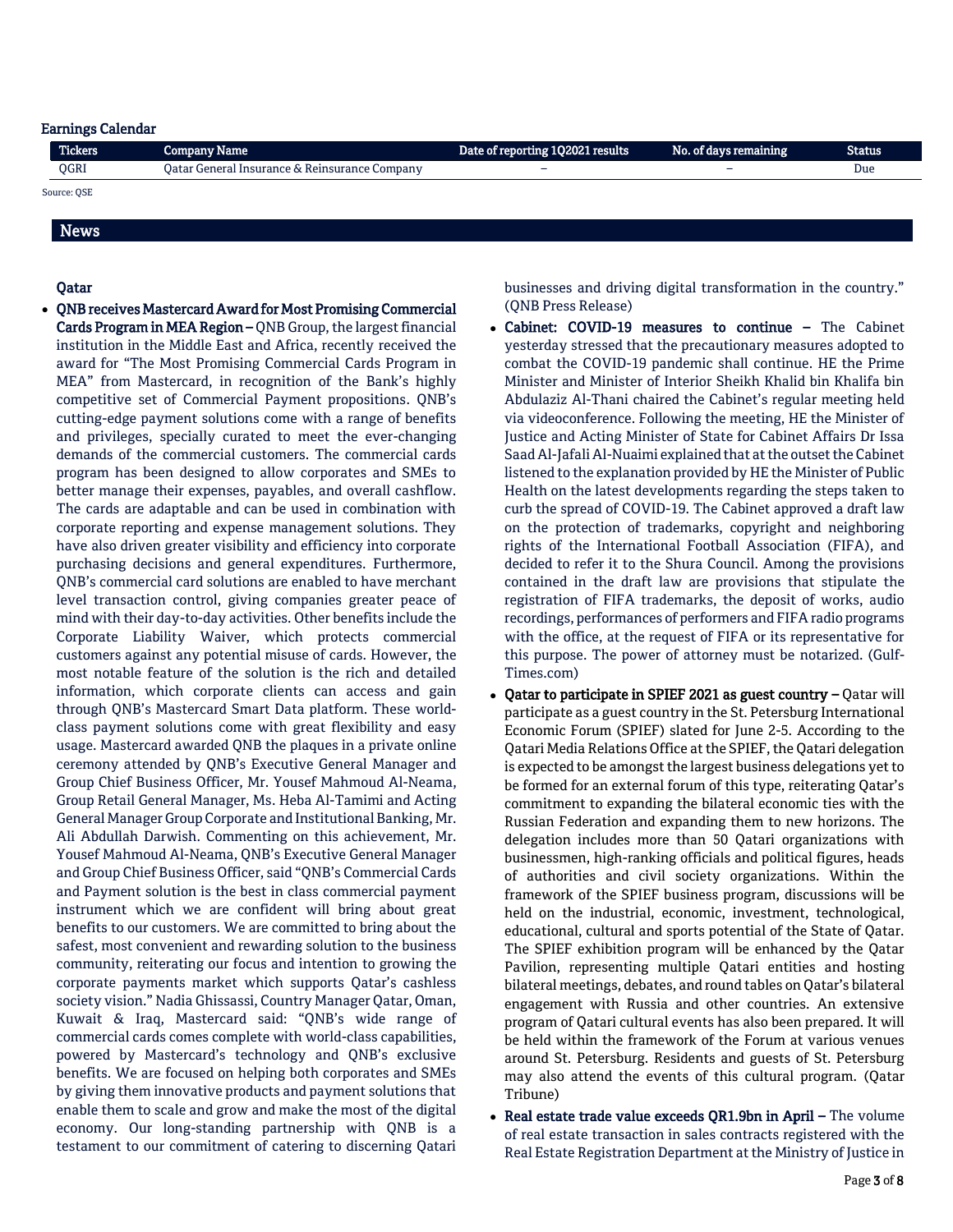April reached QR1.999bn. The data of the analytical real estate bulletin issued by the Ministry of Justice showed that 403 real estate deals were registered during the same month. The municipalities of Al Rayyan, Doha and Al Daayen topped the most active transactions in terms of financial value during the month of April, followed by the municipalities of Umm Salal, Al Wakrah, Al Khor, Al Dakhira and Al Shamal. The financial value of Al Rayyan municipality's transactions amounted to QR768.165mn, while the money value of the transactions of the Doha municipality amounted to QR686.134mn and the financial value of Al Daayen municipality's transactions amounted to QR274.702mn. The financial value of transactions for Umm Salal reached QR141.123mn, while Al Wakra municipality recorded transactions worth QR54.377mn. The municipality of Al Khor and Al Dakhira recorded transactions worth QR48.296mn, while Al Shamal Municipality recorded transactions worth QR26.4mn. In terms of the traded areas index, the indicators show that the municipalities of Al Rayyan, Doha and Al Daayen were the most active municipalities for real estate areas traded during the month of April. Al Rayyan led with 32%, followed by Doha municipality by 27%, and Al Daayen with 17%. While Umm Salal municipality registered 9%, and the municipalities of Al Wakrah, Al Khor, Al Dakhira and Al Shamal recorded traded areas at 5% each. (Qatar Tribune)

- ORDS broadens its digital experience for B2B customers Ooredoo (ORDS), Qatar's leading digital enabler has announced the addition of a WhatsApp ordering facility to its business customers' access to its services. Business customers of the telecommunication leader can now use WhatsApp to position orders, as part of its vision of 'Enriching people's digital lives,' and to provide additional support as the COVID-19 pandemic situation continues. B2B customers can position an order quickly and easily by outlining the order and adding the appropriate documents to the dedicated WhatsApp line on 4414 1111. The dedicated WhatsApp line for Business customers will be open seven days a week, from 7 a.m. to 10 p.m., with a team of experts on hand to provide guidance and assistance. (Qatar Tribune)
- Pandemic accelerated digital transformation in financial sector – Banks, Fintechs and consumers have been riding the digital transformation wave for a few years but with COVID-19 pandemic going digital is not just a choice, it has become a survival mechanism. The pandemic has accelerated the pace of digital transformation in financial sector, said experts during a webinar hosted by Doha Bank. In a webinar entitled 'Digital Transformation and Changing Business Model' an official said, 85% of all financial transactions in Doha Bank are now conducted through its digital channels by customers and 95% of money transfers are done through mobile and Internet banking services. Doha Bank, Chief Executive Officer, R Seetharaman, said "We live in a changing world, facing extraordinary challenges which can be seen by the pace in digital acceleration in past 15 months. The consequential impact in terms of the overall pandemic has wide implications in economic risk and governance." "The wise leadership and governance in Qatar have stepped up proactive and sovereign support in every situation. SMEs with the support of the government, Qatar Development Bank joined the partnership to support their rentals and wage protection." "Convergence of technology in every form of industry, every business model is being redefined.

According to IMF's World Economic Outlook April 2021 projection, the global growth is set to be around 6%, advanced economies are to perform around 5.1% and emerging markets and developing economies should be doing around 6.7%." "Digital disruption is not confined to a single opportunity, but it is a bigger opportunity in substance as industries are getting redefined, health is getting reimagined, future of work is changing, and everything is smart. We are interconnected, interdependent to a large extent, the way we are doing business is redefined, urban, rural economics is changing. Everything is not location centric rather information centric. He pointed, digital transformation is a broad term encompassing any initiative to use digital technology to improve business processes and activities to better meet the needs of consumers. A radical shift in thinking is required as on banking side we are witnessing open banking, Application Programming Interface (API) which is going to improve the productivity, cost efficiency and operation improvement. (Peninsula Qatar)

# International

- Fed's Mester: Will be 'deliberately patient' regarding inflation The US economy is recovering faster than many policymakers had expected, but a "broad-based recovery is taking more time to achieve" and more progress will be needed in the job market before the Federal Reserve's conditions for reducing its extensive support will be met, the head of the Federal Reserve Bank of Cleveland said. The unemployment rate could fall to 4.5% or less this year and gross domestic product growth is likely to be in the "6 to 7% range," Cleveland Fed President Loretta Mester said in prepared remarks to the Boston Economic Club. Mester said the inflation pressures she and others expect to surface this year, arising from comparisons with depressed levels a year ago and supply bottlenecks that are emerging as the economy reopens, should not be enough to meet the Fed's stringent forward guidance for reducing its current accommodative policy stance. While the labor market is improving, further progress is also needed before any change to the Fed's asset purchase program should be on the table, she added. At its most recent policy meeting last week, the Fed took a rosier view of the US economic recovery and the nation's battle to contain the coronavirus outbreak, but said it was too early to consider rolling back its emergency support, with so many workers still left jobless by the pandemic. (Reuters)
- Bowman: Economy may be stronger than Fed officials recently projected - The US economy may be growing more quickly and unemployment falling faster than the core of Federal Reserve policymakers projected in March, Fed Governor Michelle Bowman said, a development that could fuel debate about the outlook for monetary policy. Bowman said that as of March her views were in line with the median projections of her colleagues, which anticipated gross domestic product growth of 6.5% in 2021 and an unemployment rate of 4.5% by the end of the year. But "incoming data indicate that economic activity is on an upswing, and the risks of more negative outcomes - especially those from COVID-19 - appear to be easing," Bowman said in remarks to a Colorado economic group. "It now appears that real gross domestic product may increase close to or even above the higher end" of the 5.8%-6.6% range most Fed officials expected when their last projections were issued at the end of the policy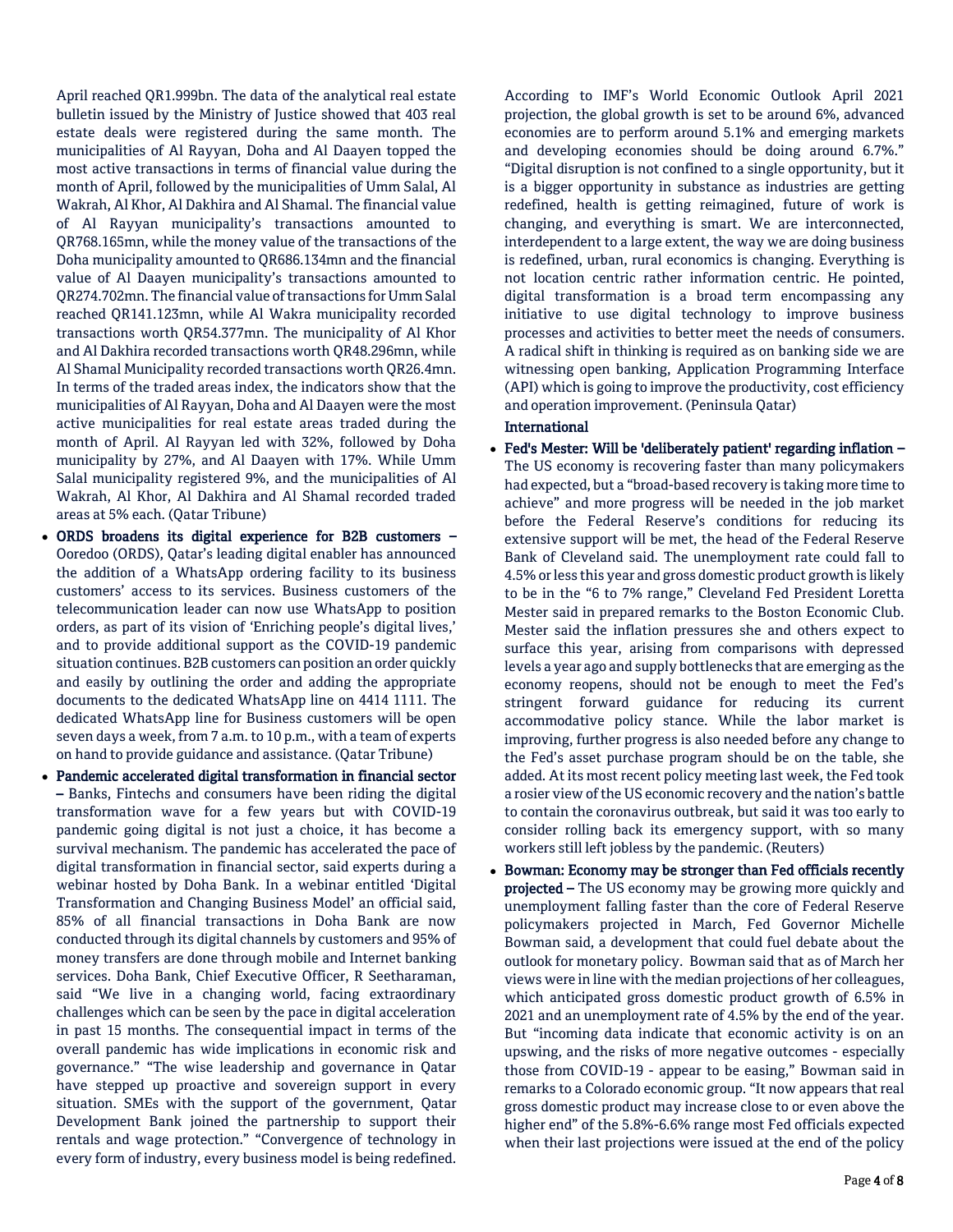meeting in March. For unemployment, "it seems possible that it may fall even further ... I expect the pace of job creation to remain unusually strong over the spring and summer." Bowman did not indicate that she felt a stronger recovery would or should shift Fed policy, which is currently committed to \$120 billion in monthly bond purchases until the job market improves further, and to keep its key overnight interest rate near zero until healing from the coronavirus recession is all but complete and inflation meets the Fed's 2% target. Indeed, Bowman said that while inflation will rise this year, she agrees with the Fed consensus that the risk of an outsized and persistent jump in inflation "still appears small." Even with the expected stronger job growth, "we still have a long way to go," she said. (Reuters)

- US private payrolls post biggest gain in seven months as labor market recovery gains steam – US private payrolls surged by the most in seven months in April as companies rushed to boost production amid a surge in demand, suggesting the economy gained further momentum early in the second quarter, powered by massive government aid and rising COVID-19 vaccinations. Strengthening labor market conditions were reinforced by other data on Wednesday showing a measure of services industry employment increased last month by the most in more than 2- 1/2 years. The reports bolstered expectations for another month of blockbuster employment growth in April. Private payrolls rose by 742,000 jobs last month, the largest gain since last September, the ADP National Employment Report showed. Companies hired 565,000 workers in March. Economists polled by Reuters had forecast private payrolls would increase by 800,000 jobs in April. The acceleration in hiring was across the board, with the leisure and hospitality sector adding 237,000 jobs. Manufacturers hired 55,000 workers and payrolls in the construction sector increased by 41,000 jobs. The ADP report is jointly developed with Moody's Analytics. It, however, likely understates the pace of job growth. Since the recovery from the pandemic started, ADP has underestimated the private payrolls count in the government's more comprehensive, and closely watched, employment report because of methodology differences. (Reuters)
- ISM survey: US service sector slows modestly in April US services industry activity grew at a slightly slower pace in April, likely restrained by shortages of inputs amid a burst of demand that is being driven by massive fiscal stimulus and a rapidly improving public health environment. The Institute for Supply Management (ISM) said on Wednesday its non-manufacturing activity index fell to a reading of 62.7 last month from 63.7 in March, which was the highest on record. A reading above 50 indicates growth in the services sector, which accounts for more than two-thirds of US economic activity. Economists polled by Reuters had forecast the index rising to 64.3 in April. The findings mirrored the ISM's manufacturing survey published on Monday showing bottlenecks in the supply chain constraining factory activity in April. The economy is experiencing a boom in demand, thanks to the White House's massive \$1.9tn pandemic relief package and the expansion of the COVID-19 vaccination program to all adult Americans. Inventories at businesses were drawn down in the first quarter as consumer spending soared. The economy grew at a 6.4% annualized rate in the January-March quarter after expanding at a 4.3% pace in the fourth quarter. Most economists expect double-digit GDP growth this quarter, which would position the economy for growth of at least

7%, which would be the fastest since 1984. The economy contracted 3.5% in 2020, its worst performance in 74 years. (Reuters)

- Spain expects 69.5bn Euros from EU rescue funds in next three years – Spain expects to receive 69.5bn Euros (\$83.46bn)from European Union rescue funds in the next three years, Economy Minister Nadia Calvino said in a news conference to explain how the funds will be used. That is around half of the total 140bn Euros package allocated to Spain. Thanks in part to the stimulus, which will be directed to finance large projects and recapitalize companies, Spain expects economic output to return to prepandemic levels by the end of 2022, Calvino said. (Reuters)
- UK construction reports biggest rise in workload since 2016 Britain's construction sector is seeing the biggest increase in its workload in five years, led by strong demand for housing and the resumption of other projects as the coronavirus pandemic eases, a quarterly survey showed. The Royal Institution of Chartered Surveyors said members expected profit margins in the sector to increase for the first time since 2019 and for recruitment and volumes of work to rise over the coming months. The balance for workloads rose to +26 in the first quarter of 2021 from +2 in the fourth quarter, its highest since early 2016. Private residential construction saw the biggest increase, followed by infrastructure. Social housing, public-sector works and industrial and commercial projects also rose. The RICS survey took place between March 12 and April 11. Britain's property market has performed much more strongly than the wider economy during the past year's pandemic, due to a tax cut on house purchases and a jump in demand for larger homes outside city centres which are more suited to home-working. RICS said the biggest constraint on construction was now a shortage of building materials, rather than the financing difficulties faced in previous quarters. Productivity in the sector was down by about 5% due to social distancing requirements for workers, but this was a smaller impact than surveyors had expected when the new rules were introduced last year. Official data for February still showed output was 4.3% lower than a year earlier. But other private-sector surveys have also pointed to fast growth more recently. IHS Markit's Purchasing Managers' Index for the construction sector showed the largest rise in output since 2014 in March. (Reuters)
- PMI: Eurozone business growth picked up in April as services expanded – Eurozone business activity accelerated last month as the bloc's dominant services industry shrugged off renewed lockdowns and returned to growth, according to a survey that also showed firms were facing soaring costs for raw materials. Europe is enduring a third wave of coronavirus infections, forcing some governments to renew lockdown measures to contain its spread, but factories have largely remained open and the services industry has adapted. So IHS Markit's final composite Purchasing Managers' Index (PMI), seen as a good gauge of economic health, climbed to 53.8 last month from March's 53.2. That was just ahead of the preliminary 53.7 reading and comfortably above the 50 mark separating growth from contraction. The bloc's economy is set to grow 1.5% this quarter, a Reuters poll found last month. A PMI for the bloc's service industry rose to 50.5 from 49.6, pipping the flash 50.3 estimate. That followed a manufacturing PMI on Monday that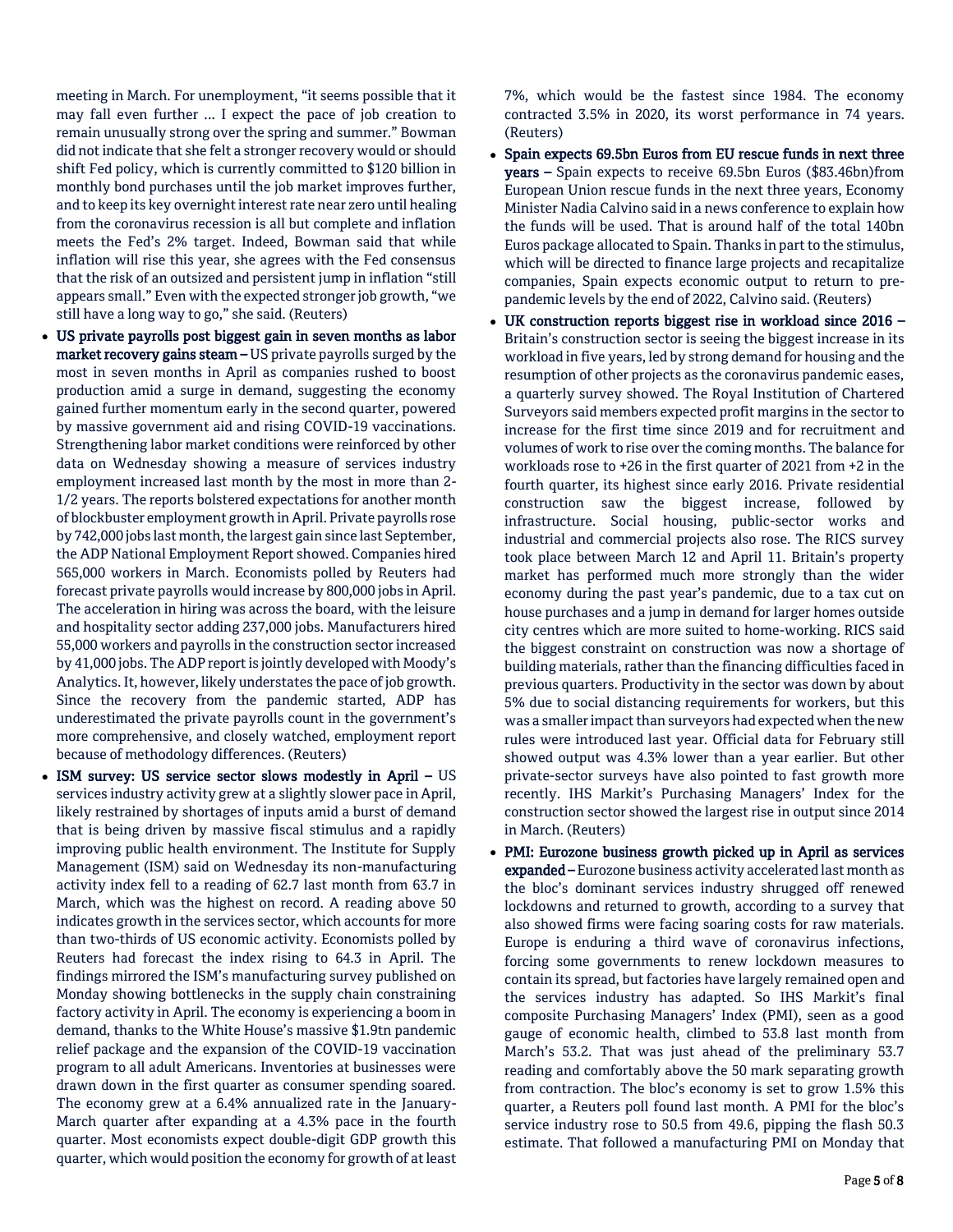showed factory activity growth surged to a record high in April. France's service sector returned to growth last month despite a new national coronavirus lockdown but it stagnated in Germany as restrictions in Europe's largest economy halted a recovery, earlier surveys showed. Italy's services industry contracted for the ninth month running but Spain saw a return to growth for the first time since July as businesses anticipated the easing of COVID-19 restrictions. But supply chain disruptions caused by the pandemic led to rocketing prices for manufacturers. The composite input prices index jumped to 64.0 from 61.9, its highest in 10 years. Although the euro zone vaccine program was initially hit with problems it has started to pick up and optimism amongst services firms improved. The business expectations index climbed to 68.4 from 67.4, its highest in over a decade. (Reuters)

- Eurozone producer prices accelerate in March to stoke inflation – Eurozone producer prices accelerated in line with expectations in March, driven by increases for energy and intermediate goods, data showed, reinforcing forecasts of higher consumer inflation in the coming months. European Union statistics office Eurostat said prices at factory gates in the 19 countries sharing the euro rose 1.1% MoM for a YoY increase of 4.3%, a 29-month high. That compared with market expectations of respectively 1.1% and 4.2%. Changes in prices at factory gates are usually transmitted to final consumers and therefore herald trends in inflation that the European Central Bank targets with its monetary policy. Eurozone consumer inflation jumped in April to a two-year high of 1.6%, taking another step higher in a sharp climb that could push it above the European Central Bank's target of near 2% later this year. The ECB has predicted the surge, warning that inflation may even exceed its target by the close of the year, but has promised to look past what it expects to be a temporary spike in its policy decisions. US Treasury Secretary Janet Yellen said on Tuesday that rate hikes may be needed to stop the economy overheating as President Joe Biden's spending plans boost growth, though later said she saw no inflation problem brewing. The main change in producer prices in March came from a jump in energy costs, which were up 10.3% YoY. But even excluding energy, producer prices rose 2.3% in March after an 1.2% increase in February. Prices of intermediate goods rose 4.4% YoY in March after a 2.5% rise in February. Price rises for capital and durable consumer goods also accelerated, while for non-durable consumer goods they rose after three months of declines. (Reuters)
- Spain favors reforming EU budget deficit rules, minister says Spain is in favor of reforming European Union fiscal straightjacket rules that set a maximum of 3% of gross domestic product for member states' budget deficit, the economy minister said. The rule has been suspended until 2022 to allow countries extra fiscal firepower to increase spending to weather the coronavirus pandemic. "The Spanish government considers that we must revise these rules before we emerge from the extraordinary situation generated by the pandemic," Nadia Calvino told a news conference. (Reuters)
- India's services growth slowed further in April, input costs soared – Growth in India's dominant services sector eased to a three-month low in April but remained unexpectedly resilient even as the COVID-19 crisis intensified and cost pressures rose

at the fastest pace in over nine years, a private survey showed. The Nikkei/IHS Markit Services Purchasing Managers' Index fell to 54.0 last month from 54.6 in March, its lowest since January but still well above the 50-mark separating growth from contraction and outpacing expectations in a Reuters poll for a fall to 51.1. Despite the new business sub-index holding at the same level as in March and business expectations remaining positive, sentiment towards prospects for the year-ahead fell to a sixmonth low. That chimed with a Reuters poll last week that found although economic growth forecasts have not yet been much impacted by the record-setting COVID-19 second wave, further downgrades were likely. India's tally of coronavirus infections surged past 20mn, boosted by 357,229 new cases over the last 24 hours, while deaths rose 3,449 for a toll of 222,408. At least 11 states and regions have ordered curbs on movement to stem infections, but Prime Minister Narendra Modi's government, widely criticized for allowing the crisis to spin out of control, is reluctant to announce a national lockdown, concerned about the economic impact. Adding to pressure on services companies, input costs, which have risen for 10 consecutive months on higher food and fuel prices, rose at the fastest rate since December 2011. The strongest increase was seen in consumer services. Yet the Reserve Bank of India was not expected to raise interest rates this fiscal year, instead supporting growth as the country grapples with the coronavirus. (Reuters)

#### Regional

- BSFR posts 14.4% YoY rise in net profit to SR780mn in 1Q2021 Banque Saudi Fransi (BSFR) recorded net profit of SR780mn in 1Q2021, an increase of 14.4% YoY. Total operating profit rose 2.2% YoY to SR1,796mn in 1Q2021. Total income from Special Commissions/Financing & Investments fell 17.2% YoY to SR1,407mn in 1Q2021. Total assets stood at SR202.2bn at the end of March 31, 2021 as compared to SR199.2bn at the end of March 31, 2020. Loans and advances stood at SR134.1bn (-0.6% YoY), while Clients' deposits stood at SR133.0bn (-9.4% YoY) at the end of March 31, 2021. EPS came in at SR0.62 in 1Q2021 as compared to SR0.57 in 1Q2020. (Tadawul)
- UAB's net profit rises to AED10.2mn in 1Q2021 United Arab Bank (UAB) recorded net profit of AED10.2mn in 1Q2021 as compared to net loss of AED119.9mn in 1Q2020. Total operating income rose 5.3% YoY to AED132.3mn in 1Q2021. Net interest income and income from Islamic products net of distribution to depositors fell 26.8% YoY to AED64.1mn in 1Q2021. Total assets stood at AED14.4bn at the end of March 31, 2021 as compared to AED14.8bn at the end of December 31, 2020. Loans and advances and Islamic financing receivables stood at AED8.5bn (-5.7% YTD), while customers' deposits and Islamic customer's deposits stood at AED10.8bn (-3.6% YTD) at the end of March 31, 2021. EPS came in at AED0.01 in 1Q2021 as compared to loss per share of AED0.06 in 1Q2020. (ADX)
- National Bank of Bahrain reports 1Q2021 net income of BHD15.6mn – National Bank of Bahrain (NBB) reported net income of BHD15.6mn in 1Q2021 compared to BHD15.4mn in 1Q2020. The operating income came in at BHD38.9mn, a decrease of 3.5% YoY. Impairments were reported at BHD3.9mn compared to BHD6.9mn. (Bloomberg)
- Saudi Arabia cuts oil prices for Asia The Kingdom's state energy firm, Saudi Aramco, reduced pricing for June shipments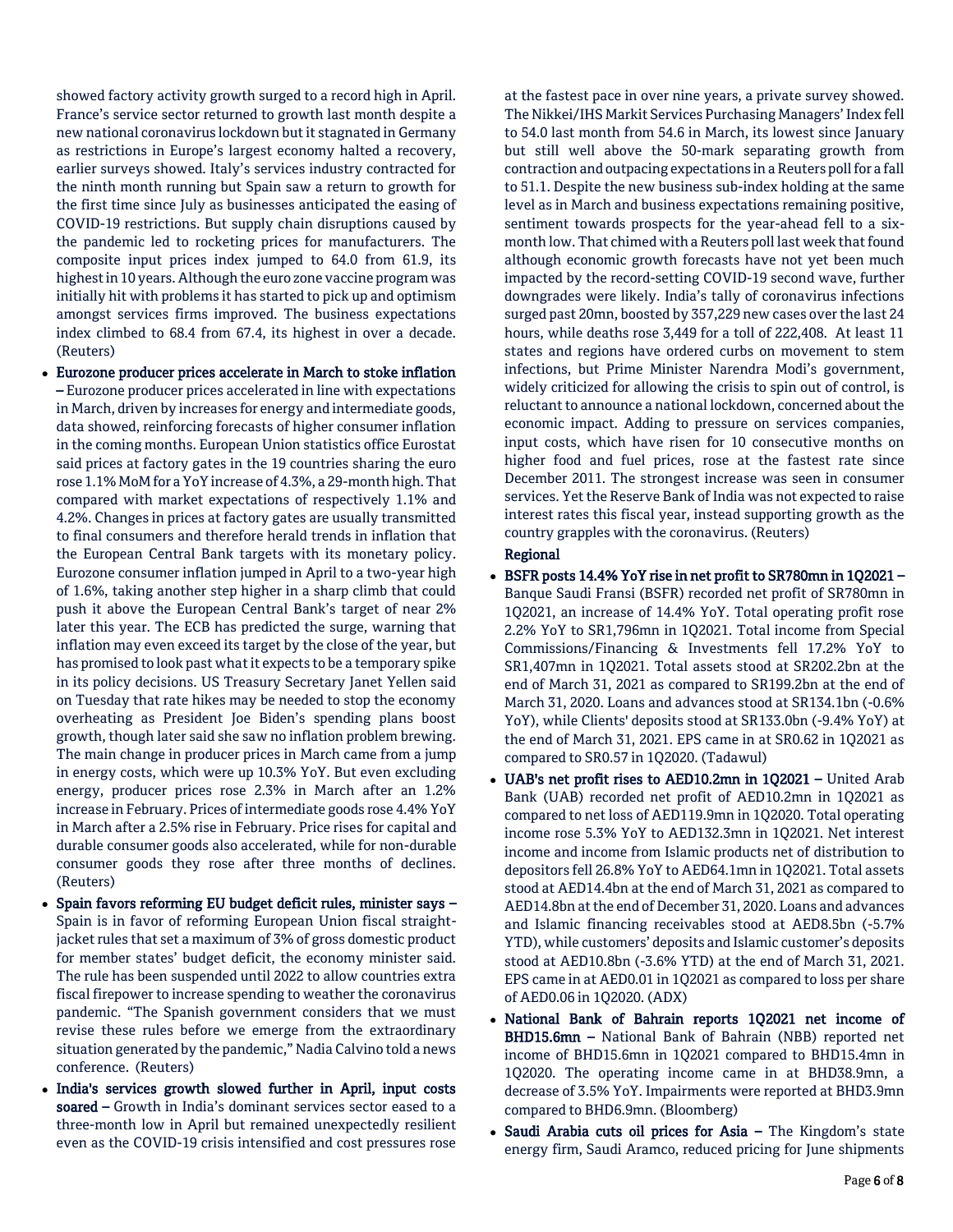to the continent by between \$0.10 and \$0.30 per barrel. The key Arab Light grade for Asia was cut to \$1.70 a barrel above the benchmark from \$1.80 for May. That is the first reduction in official selling prices for the grade since December, signaling weakness in Asian oil markets. The reductions had been anticipated in the market. Aramco had been expected to lower Arab Light's premium by 20 cents, according to a Bloomberg survey of seven traders and refiners. Saudi Energy Minister, Prince Abdulaziz bin Salman has urged fellow members of OPEC+ to be cautious as the group eases supply cuts started last year when the pandemic was hammering energy markets. The 23-nation cartel plans to increase daily output by just over 2mn barrels through to July, beginning with 600,000 this month. That would still leave production roughly 5mn bpd below prepandemic levels. Aramco raised pricing to the US by \$0.20 a barrel for all grades. The nation is adding jobs amid economic growth and a push for widespread vaccinations. The company cut pricing for all shipments to Northwestern Europe and the Mediterranean, where efforts to bolster the economy and ease lockdowns have met with mixed results. (Reuters)

- TAQA in talks to buy power plants in Abu Dhabi, plans green bonds, says CFO – Abu Dhabi National Energy Company (TAQA) is in talks to buy power plants in the UAE and could issue debut green bonds in 2022 as it seeks to expand renewables generation, the Finance Chief said. Abu Dhabi-listed TAQA is looking at ways to expand after a state-driven transaction last year boosted its balance sheet and increased total assets to more than \$50bn. Chief Financial Officer, Steve Ridlington told Reuters the company was in early talks to buy power plants in Abu Dhabi, the largest and wealthiest of seven emirates making up the UAE. State oil firm ADNOC and Emirates Global Aluminium (EGA) both had power plants, he said, adding: "We'll be looking at those and we're talking about whether and how we can bring those into the system." TAQA, which has assets overseas, was also looking at possible acquisitions abroad, Ridlington said, adding it was particularly interested in M&A targets in renewables. (Reuters)
- OCI confirms potential Abu Dhabi listing for fertilizer JV with ADNOC – Fertiglobe, a fertilizer joint venture between chemical producer OCI and Abu Dhabi National Oil Company (ADNOC), has started preparing for a potential initial public offering in Abu Dhabi, OCI said in a stock exchange disclosure on Wednesday. Fertiglobe, 58% owned by OCI and 42% by ADNOC, could be valued between \$5bn and \$5.5bn, sources with the deal said. Reuters sources said last month that ADNOC and OCI were likely to pick First Abu Dhabi Bank, HSBC and Citigroup to work on the public-share sale of their fertilizer joint venture. Headquartered in Abu Dhabi, Fertiglobe was formed in 2019 after OCI and ADNOC combined their ammonia and urea assets. (Zawya)
- FAB completes share transfer process to buy Bank Audi Egypt First Abu Dhabi Bank (FAB) will now begin integrating the assets and operations of its Egypt unit and that of Bank Audi. The process will be completed in 2022. (Bloomberg)
- Bahrain may follow Gulf states by selling oil, pipeline assets Bahrain may follow other Persian Gulf states and sell energy assets to bolster its economy after last year's crash in oil prices. "We've got a lot of infrastructure assets that can easily be" structured to raise funding, Oil Minister, Mohammed bin Khalifa

Al Khalifa said in an interview on Wednesday. "We've been looking at this for some time. We haven't made a decision yet." The government is in talks with international firms about them investing in a petrochemical plant that will cost as much as \$2bn to build, he said. A pipeline connecting the island-nation to Saudi Arabia would be "ideal" for a private-equity transaction, while a ship for importing liquefied natural gas and upstream assets could also be used to raise money, he said. (Bloomberg)

 Bahrain sells BHD35mn 182-day bills; bid-cover at 2.11x – Bahrain sold BHD35mn of 182-day bills due on November 7, 2021. Investors offered to buy 2.11 times the amount of securities sold. The bills were sold at a price of 99.127, have a yield of 1.74% and will settle on May 9. (Bloomberg)